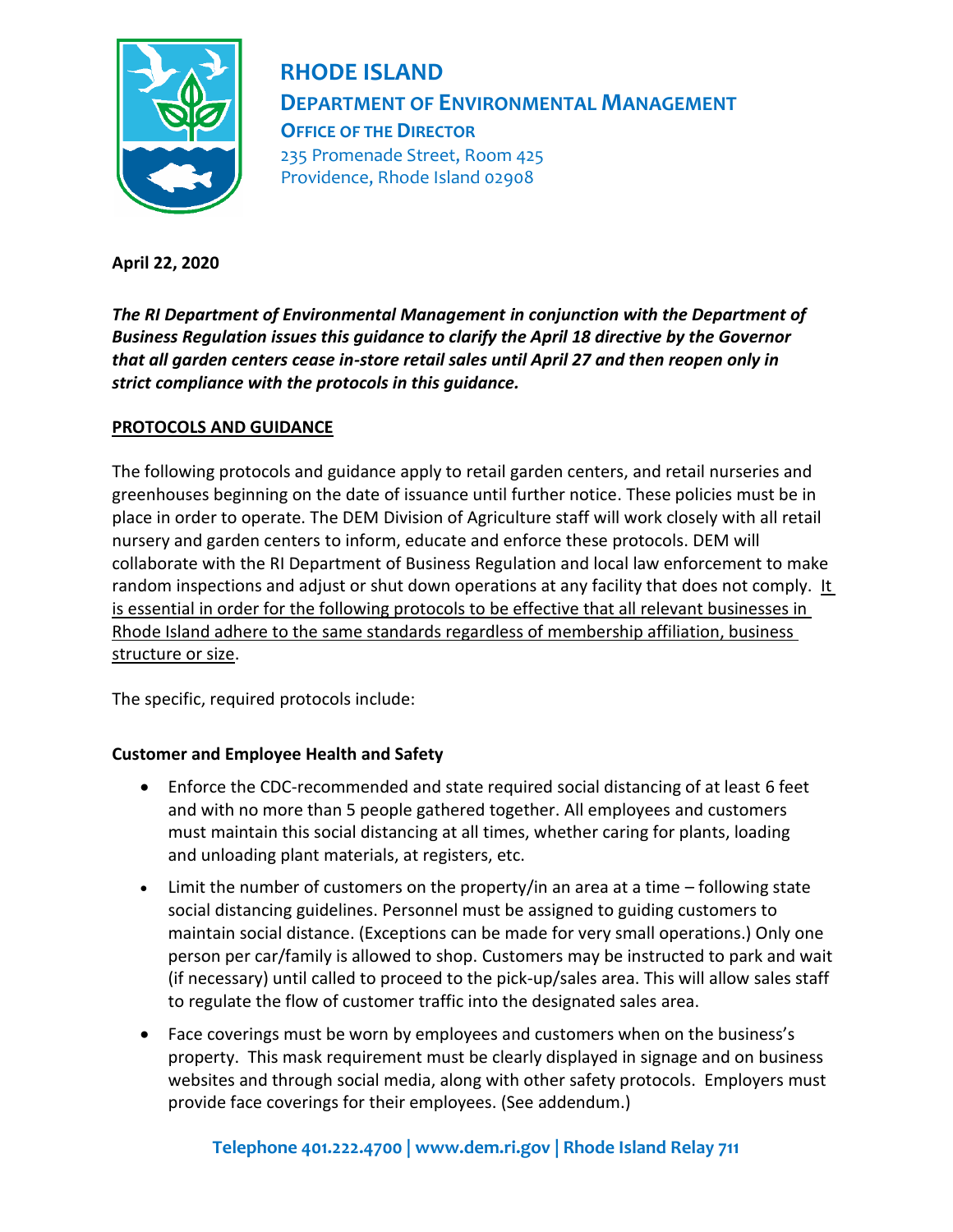- Employees and customers must have access to hand sanitizer and/or hand washing stations. Public restrooms may not be made available to customers. All "touch points" must be sanitized regularly (including all tools, carts, common work surfaces, registers, credit card readers, etc.), and a log must be maintained of when sanitization occurs.
- All indoor buildings must be off limits to public browsing of product. Do not allow customers to touch the product. Sales staff wearing gloves should pull and transport the selected products for the customer to pick up in designated check-out area.
- Create designated outdoor sales areas not unlike outdoor farmers markets. Mark aisles and pathways with signs, tape or cones to indicate "one way" pedestrian traffic flow and six-foot spacing to facilitate social distancing protocols. Employees should monitor in order to ensure compliance with social distancing protocols.
- If space allows, encourage customers to stay in their cars as they drive through the facility and select product, which will be transported by employees to designated check-out area. Employees may bring product to the vehicle and load into the trunk or cargo area, but no employee can load directly into the cab or passenger area of the car. (Only customers can load product into the cab or passenger areas of their own vehicles.)
- Clearly mark designated areas for customer parking/staging, check-out, and pick-up.
- Online payment application platforms used on smartphones, such as Apple Pay, Square or PayPal, are preferred options to facilitate transactions for on-site pick-ups and deliveries. Minimize cash transactions.
- Encourage advance ordering, by phone, web, or email, which allows for "no touch" sales for pick-up or delivery.
- When necessary for indoor financial transactions, managers should designate one person – when possible – to handle financial transactions and another to handle produce/product. Employers should provide a plexiglass shield – if possible – to be placed between employee at point of financial transaction and customer. Delivery orders must be dropped off with no interaction with the customer at a designated spot atthe customer's property and observing all social distancing (including employees in delivery trucks). Do not enter the customer's home.
- Any transportation used by employees, whether on- or off-site will be limited to one person per vehicle. Those vehicles shall be sanitized after every use.
- Employers must greet each employee from a safe distance at the beginning of the day to ensure that they are not coming to work sick. All sick employees must stay home. Employees who, under CDC guidelines, are considered high risk (over 60 years of age, immuno- compromised, etc.), must be provided a lower-exposure assignment.
- Employers are required to ensure that all employees receive adequate COVID-19 instruction related to these protocols. This requires addressing any language barriers that might prevent effective communications.